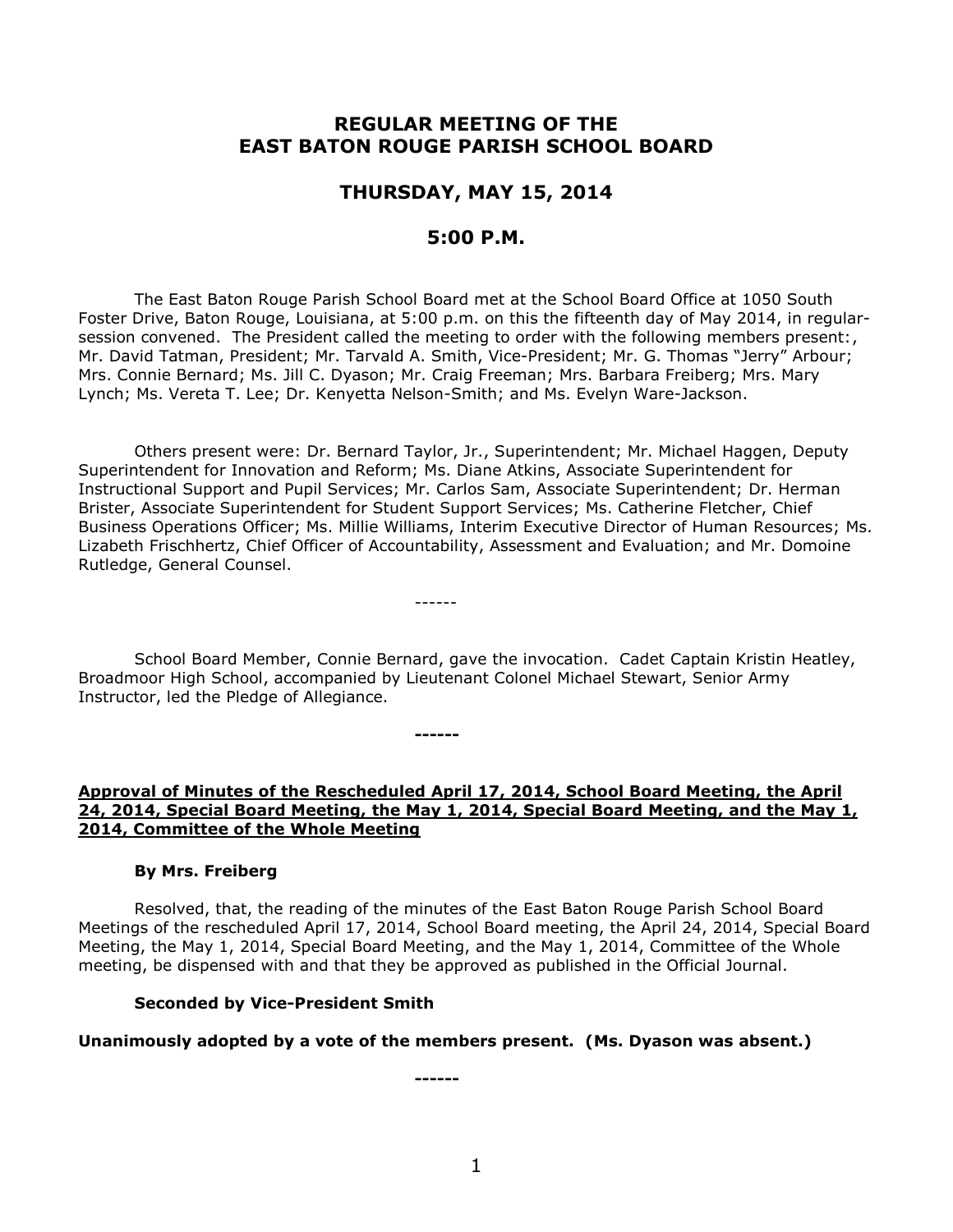## **Approval of Consent Agenda Items, Excluding Item #13**

### **By Ms. Lee**

Resolved, that, the East Baton Rouge Parish School Board does hereby approve the Consent Agenda items, excluding item #13.

## **Seconded by Mrs. Lynch**

## **Unanimously adopted by a vote of the members present. (Ms. Dyason was absent.)**

**------**

**------**

*The following items were approved as part of the Consent Agenda:*

Approval of a grant for an Early Childhood Community Network Pilot in the amount of \$350,000.00.

Authorize staff to select The Advocate as the Official Journal of the East Baton Rouge Parish School System for the 2014-2015 school year, which will be used for the publication of the Board's proceedings, financial statements, legal advertisements, and any other advertising requirements.

Authorize staff through June 2015 to advertise, receive, and award bids for materials, supplies, and/or services to the lowest responsible bidder meeting specifications and all requirements of the Invitation to Bid.

Approval of an addendum to the 2013-2014 Pupil Progression Plan regarding 4th and 8th grade promotion policies.

------

**------**

# *END OF CONSENT AGENDA ITEMS*

## **Approval of Proposed 2015 Health Care Plan Premium**

## **By Mrs. Freiberg**

Resolved, that, the East Baton Rouge Parish School Board does hereby approve the Proposed 2015 East Baton Rouge Parish School System Health Care Plan premium rates for active employees and non-medicare eligible retirees from Mercer.

## **Seconded by Mr. Arbour**

## **The vote on the motion was as follows:**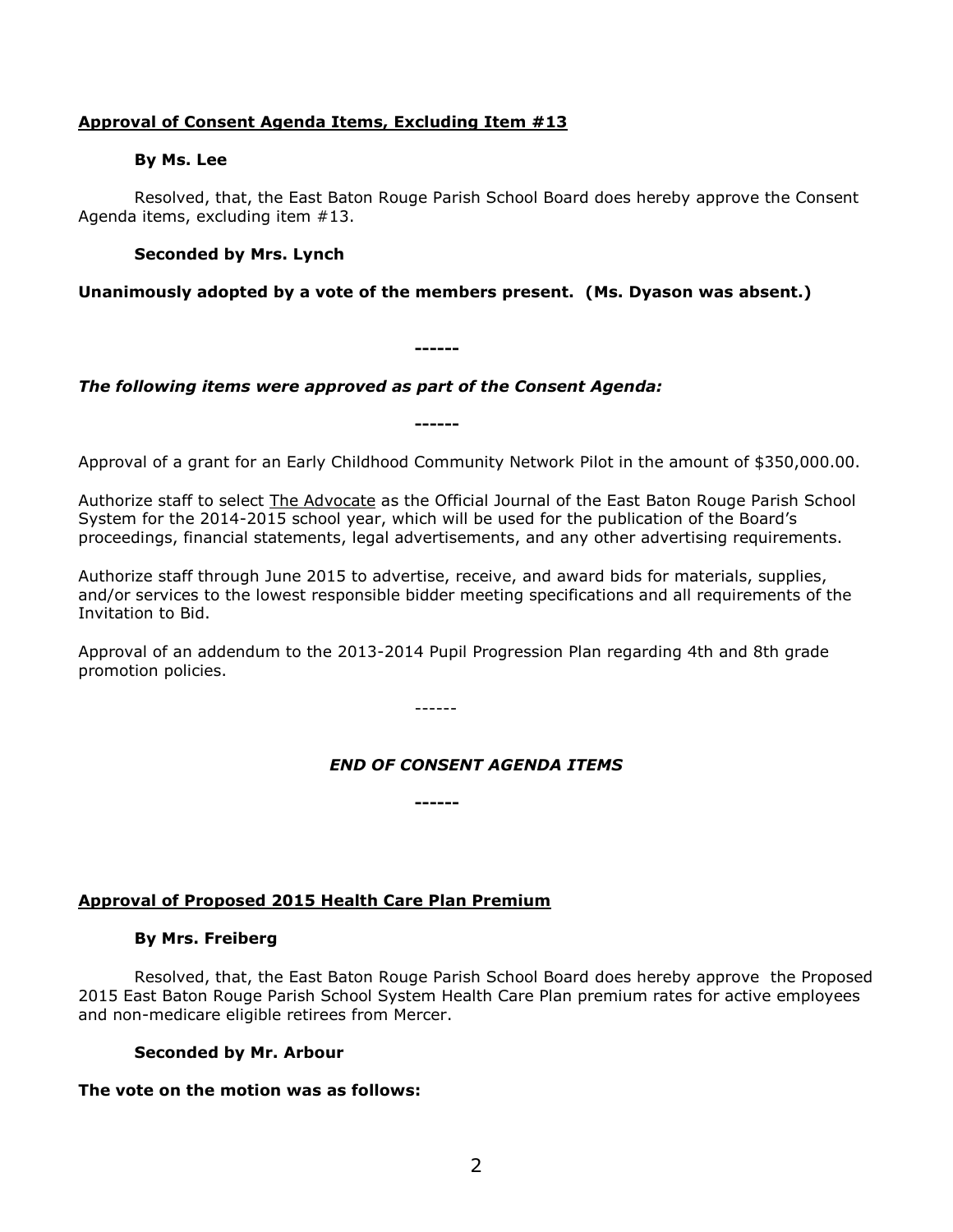| Yeas: $(9)$    | Mr. Arbour, Mrs. Bernard, Ms. Dyason, Mr. Freeman, Mrs.<br>Freiberg, Mrs. Lynch, Vice-President Smith, President Tatman,<br>and Ms. Ware-Jackson |
|----------------|--------------------------------------------------------------------------------------------------------------------------------------------------|
| Nays: $(2)$    | Ms. Lee and Dr. Nelson-Smith                                                                                                                     |
| Abstained: (0) | None                                                                                                                                             |
| Absent: (0)    | <b>None</b>                                                                                                                                      |

**The motion was declared adopted.**

**------**

#### **Approval of Grant**

#### **By Vice-President Smith**

Resolved, that, the East Baton Rouge Parish School Board does hereby give approval of the 2014-2015 EBRPSS/LSU Math and Science MSP Partnership Project Grant in the amount of \$199,567.00.

#### **Seconded by Mr. Freeman**

#### **The vote on the motion was as follows:**

| <b>Yeas: (10)</b> | Mr. Arbour, Mrs. Bernard, Ms. Dyason, Mr. Freeman, Mrs. Lynch,<br>Ms. Lee, Dr. Nelson-Smith, Vice-President Smith, President<br><b>Tatman, and Ms. Ware-Jackson</b> |
|-------------------|---------------------------------------------------------------------------------------------------------------------------------------------------------------------|
| Nays: $(0)$       | <b>None</b>                                                                                                                                                         |
| Abstained: (0)    | <b>None</b>                                                                                                                                                         |
| Absent: (0)       | <b>None</b>                                                                                                                                                         |
| Recuse: (1)       | <b>Mrs. Freiberg</b>                                                                                                                                                |

**The motion was declared adopted.**

**------**

#### **Adoption of Resolution**

#### **By Dr. Nelson-Smith**

Resolved, that, the East Baton Rouge Parish School Board does hereby adopt a Resolution in opposition of SB 636.

## **Seconded by Vice-President Smith**